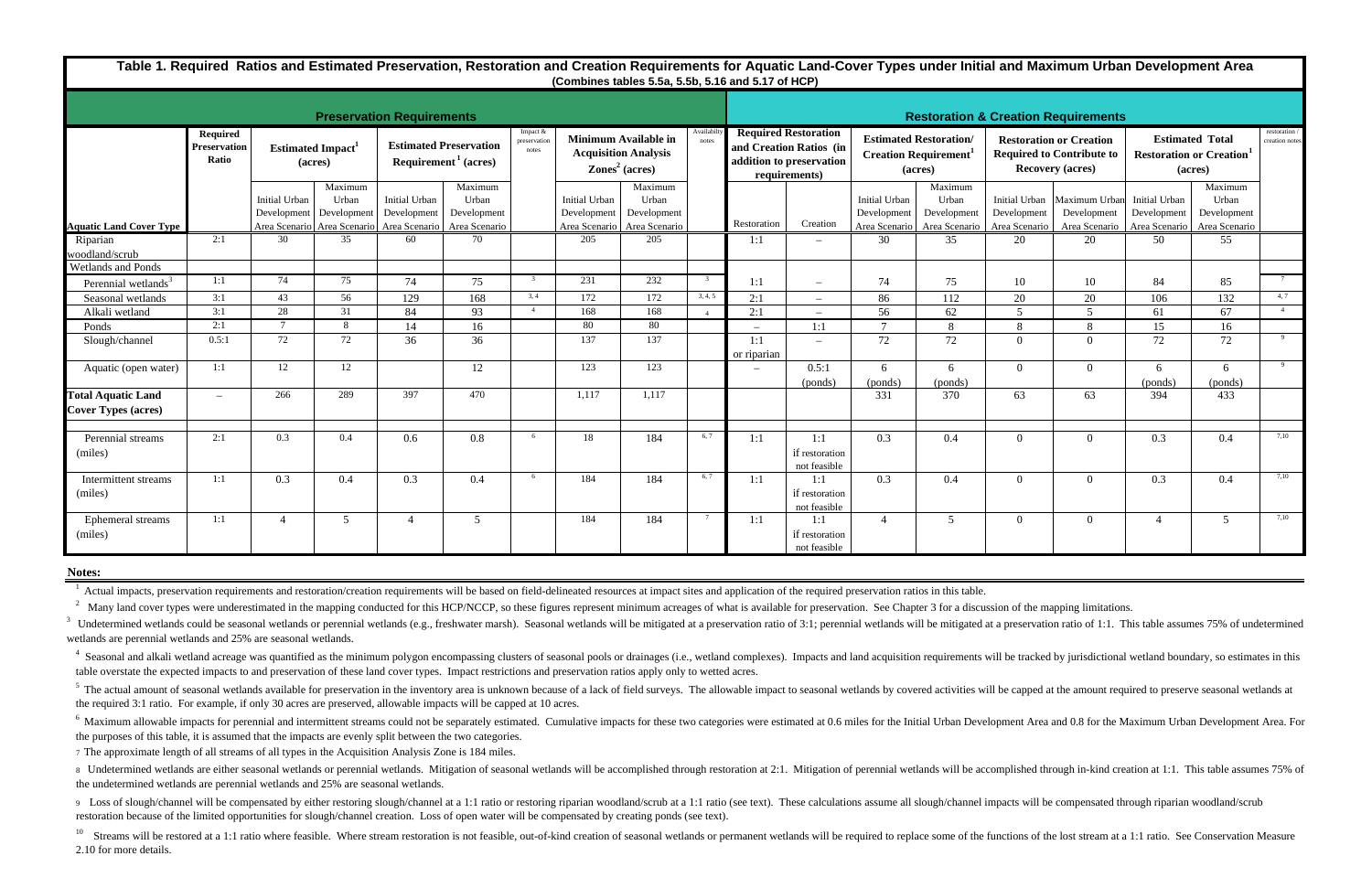## Table 2: Stream Setback Minimum Requirements for Streams<sup>4</sup>

|                                                                                               |                                                                    | Example<br>Sites in<br>Inventory<br>Area                                             | Minimum                                                                                                                                            |                                                   | <b>Conditions and Limitations</b><br>on Impacts To Streams <sup>3</sup> |                                                                        | <b>Conditions and Limitations</b><br>on Impacts Within Setbacks <sup>4</sup>      | Comments                                                                                                                                                                                                                                                                                                    |
|-----------------------------------------------------------------------------------------------|--------------------------------------------------------------------|--------------------------------------------------------------------------------------|----------------------------------------------------------------------------------------------------------------------------------------------------|---------------------------------------------------|-------------------------------------------------------------------------|------------------------------------------------------------------------|-----------------------------------------------------------------------------------|-------------------------------------------------------------------------------------------------------------------------------------------------------------------------------------------------------------------------------------------------------------------------------------------------------------|
| <b>Stream Reach Type</b><br>and Location <sup>1</sup>                                         | <b>Buffer</b><br>Objective/<br>Function<br>(from Figure<br>$5-11)$ |                                                                                      | Setback (from<br>top of bank<br>measured in<br>aerial<br>perspective <sup>2</sup> )                                                                | Linear<br>Limitations<br>on Impacts<br>to Streams | Activities for<br>Which Stream<br><b>Impacts Will</b><br>Be Authorized  | Limitations<br>on Area of<br>Impacts<br>Within<br>Setback <sup>5</sup> | Activities for<br>Which Setback<br>Impacts Will<br>Be Authorized                  |                                                                                                                                                                                                                                                                                                             |
| $1st$ and $2nd$ order <sup>6</sup><br>ephemeral reaches<br>in urban and<br>agricultural areas | N/A                                                                | Multiple<br>unnamed<br>tributaries to<br>intermittent<br>and<br>perennial<br>reaches | Avoidance and<br>N <sub>0</sub><br>limitations<br>minimization<br>measures for<br>drainages must<br>be documented<br>but no setback<br>is required |                                                   | Any activities                                                          | No<br>limitations                                                      | Any activities                                                                    | These reaches are located in<br>dense urban and intensive<br>agricultural areas, and provide<br>low habitat function for covered<br>species. Avoidance and<br>implementation of Conservation<br>Measure 1.10 will minimize<br>impacts to water quality and<br>hydrologic functions.                         |
| Concrete-lined<br>channels                                                                    | Enhance<br>water quality;<br>retain<br>restoration<br>potential    | Reaches of<br>Kirker<br>Creek                                                        | $20$ ft                                                                                                                                            | N <sub>0</sub><br>limitations                     | Any activities                                                          | N <sub>0</sub><br>limitations                                          | Any activities                                                                    | These reaches are located in<br>dense urban areas and provide<br>low habitat function for covered<br>species. A minimal buffer width<br>will reduce sediment and nutrient<br>inputs from surface flows, retain<br>some potential for stream<br>restoration, and provide for<br>recreational opportunities.  |
| $1st$ and $2nd$ order <sup>6</sup><br>ephemeral reaches<br>in natural areas                   | Erosion and<br>nutrient<br>control:                                | Multiple<br>unnamed<br>tributaries to<br>intermittent<br>and<br>perennial<br>reaches | $25$ ft                                                                                                                                            | N <sub>o</sub><br>limitations                     | Any activities                                                          | N <sub>o</sub><br>limitations                                          | No limitations,<br>but avoidance<br>and<br>minimization<br>must be<br>documented. | Although ephemeral streams play<br>a limited role in providing habitat<br>to covered species, these systems<br>represent the first point of entry<br>for sediment and other<br>contaminants into downstream<br>reaches. Thus, unlike the stream<br>types below, the primary<br>objective of the setback for |

<sup>4</sup> Stream setbacks apply Within the Urban Limit Line or City Limits of Brentwood, Clayton, Oakley or Pittsburg.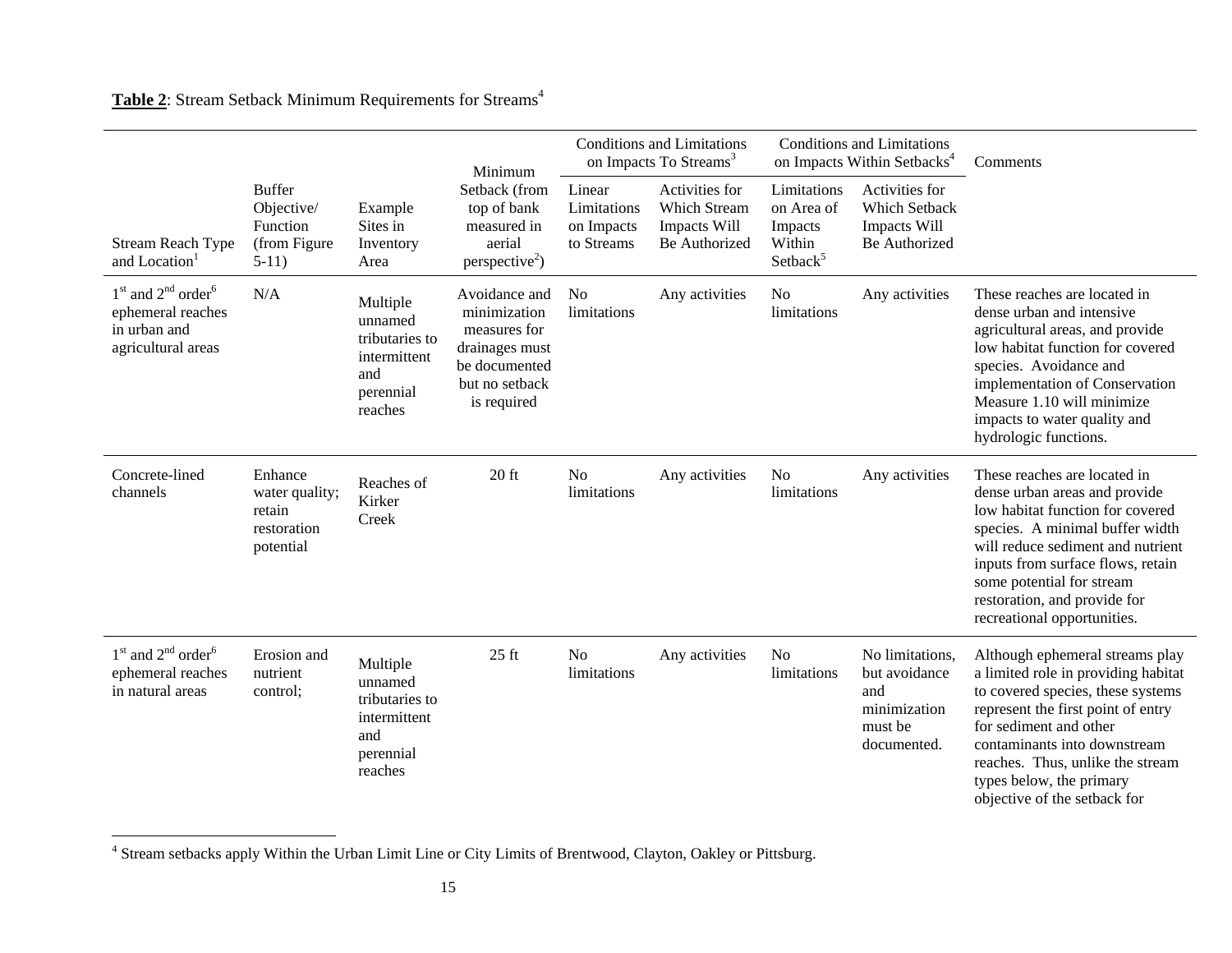|                                                                                                                                                                 |                                                                    |                                                                                             | Minimum                                                                             |                                                   | <b>Conditions and Limitations</b><br>on Impacts To Streams <sup>3</sup> |                                                                        | <b>Conditions and Limitations</b><br>on Impacts Within Setbacks <sup>4</sup>                                                                                                             | Comments                                                                                                                                                                                                                                                                                                                                                                                |
|-----------------------------------------------------------------------------------------------------------------------------------------------------------------|--------------------------------------------------------------------|---------------------------------------------------------------------------------------------|-------------------------------------------------------------------------------------|---------------------------------------------------|-------------------------------------------------------------------------|------------------------------------------------------------------------|------------------------------------------------------------------------------------------------------------------------------------------------------------------------------------------|-----------------------------------------------------------------------------------------------------------------------------------------------------------------------------------------------------------------------------------------------------------------------------------------------------------------------------------------------------------------------------------------|
| Stream Reach Type<br>and Location <sup>1</sup>                                                                                                                  | <b>Buffer</b><br>Objective/<br>Function<br>(from Figure<br>$5-11)$ | Example<br>Sites in<br>Inventory<br>Area                                                    | Setback (from<br>top of bank<br>measured in<br>aerial<br>perspective <sup>2</sup> ) | Linear<br>Limitations<br>on Impacts<br>to Streams | Activities for<br>Which Stream<br>Impacts Will<br>Be Authorized         | Limitations<br>on Area of<br>Impacts<br>Within<br>Setback <sup>5</sup> | Activities for<br>Which Setback<br>Impacts Will<br>Be Authorized                                                                                                                         |                                                                                                                                                                                                                                                                                                                                                                                         |
|                                                                                                                                                                 |                                                                    |                                                                                             |                                                                                     |                                                   |                                                                         |                                                                        |                                                                                                                                                                                          | ephemeral streams is to filter out<br>sediment and contaminants before<br>they degrade downstream habitat.                                                                                                                                                                                                                                                                              |
| Perennial,<br>intermittent, or 3 <sup>rd</sup><br>or higher order <sup>6</sup><br>ephemeral streams<br>in urban areas<br>except Marsh<br>Creek mainstem         | Enhance<br>water quality;<br>retain<br>restoration<br>potential    | Lower<br>Willow<br>Creek, Lower<br>Kirker Creek,<br><b>Lower Sand</b><br>and Deer<br>Creeks | 50 ft                                                                               | 300 feet                                          | Necessary<br>bridges and<br>outfalls                                    | Up to $15%$<br>of setback<br>area                                      | Necessary<br>bridges and<br>outfalls, access<br>and<br>maintenance<br>roads for flood<br>control, c3<br>facilities, and<br>trails                                                        | These reaches are located mostly<br>in dense urban areas and provide<br>low habitat function for covered<br>species. However, potential may<br>exist for restoration of riparian<br>vegetation and minimal<br>floodplain areas. In addition, a<br>minimal buffer width will reduce<br>sediment and nutrient inputs from<br>surface flows and provide for<br>recreational opportunities. |
| Perennial,<br>intermittent, or $3rd$<br>or higher order <sup>6</sup><br>ephemeral streams<br>in agricultural or<br>natural areas and<br>Marsh Creek<br>mainstem | Enhance<br>water quality;<br>retain<br>restoration<br>potential    | See<br>examples<br>below                                                                    | 75 ft                                                                               | 300 feet                                          | Necessary<br>bridges and<br>outfalls                                    | Up to $15%$<br>of setback<br>area                                      | Necessary<br>bridges and<br>outfalls, access<br>and<br>maintenance<br>roads for flood<br>control, trails,<br>and other<br>necessary<br>facilities<br>approved by<br>wetlands<br>agencies | These reaches retain the greatest<br>habitat value and potential for<br>restoration within the Urban<br>Limit Line. The buffer will filter<br>sediment and other contaminants,<br>maintain habitat for covered<br>species, allow for restoration of<br>riparian vegetation and some<br>small floodplain areas, as well as<br>providing recreation<br>opportunities.                     |

<sup>1</sup> Location parameters (e.g., "agricultural areas", "natural areas", etc.) describe the setting of the stream at the time of completing this HCP/NCCP and refer to the fee zones and urban landcover shown in Figure 9-1.

<sup>2</sup> Where native woody riparian vegetation is present, minimum setbacks must extend to the outer dripline of the riparian vegetation or the specified number of feet measured from top of bank, whichever is greatest. Riparian vegetation is defined broadly to include oaks and other woody species that function as riparian